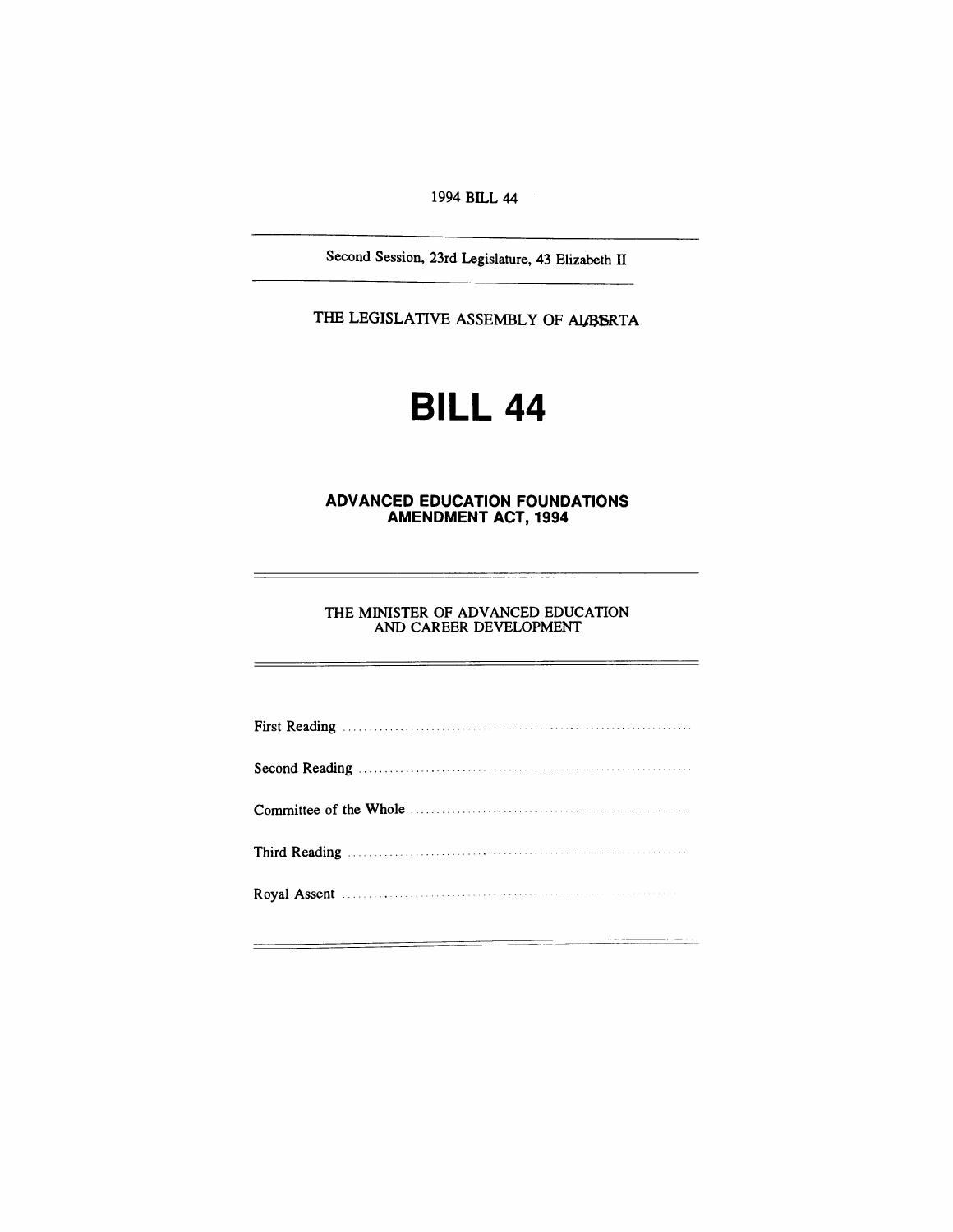*Bill* 44

# **BILL 44**

#### 1994

#### **ADVANCED EDUCATION FOUNDATIONS AMENDMENT ACT, 1994**

*(Assented to* ,1994)

HER MAJESTY, by and with the advice and consent of the Legislative Assembly of Alberta, enacts as follows:

Amends SA 1991 cA-2.5 1 *The Advanced Education Foundations Act is amended by this Act.*

- *2 Section* 1 *is amended*
	- *(a) by.renumbering it as section* 1(1);
	- *(b) in subsection* (1)
		- (i) *in clause (a) by adding* "a non-profit private college," *after* "Banff Centre,";
		- (ii) *in clause (b) by adding* "and Career Development" *after* "Advanced Education";
		- (iii) *by adding the following after clause (b):*
		- (b.01) "non-profit private college" means a non-profit private college referred to in subsection (2);
	- *(c) by adding the following after subsection* (1):

(2) For the purposes of this Act, the non-profit private colleges are

- (a) Augustana University College, formerly Camrose Lutheran University College, established under the *Camrose Lutheran College Corporation Act,*
- (b) Canadian Union College continued under *The Canadian Union College Act,*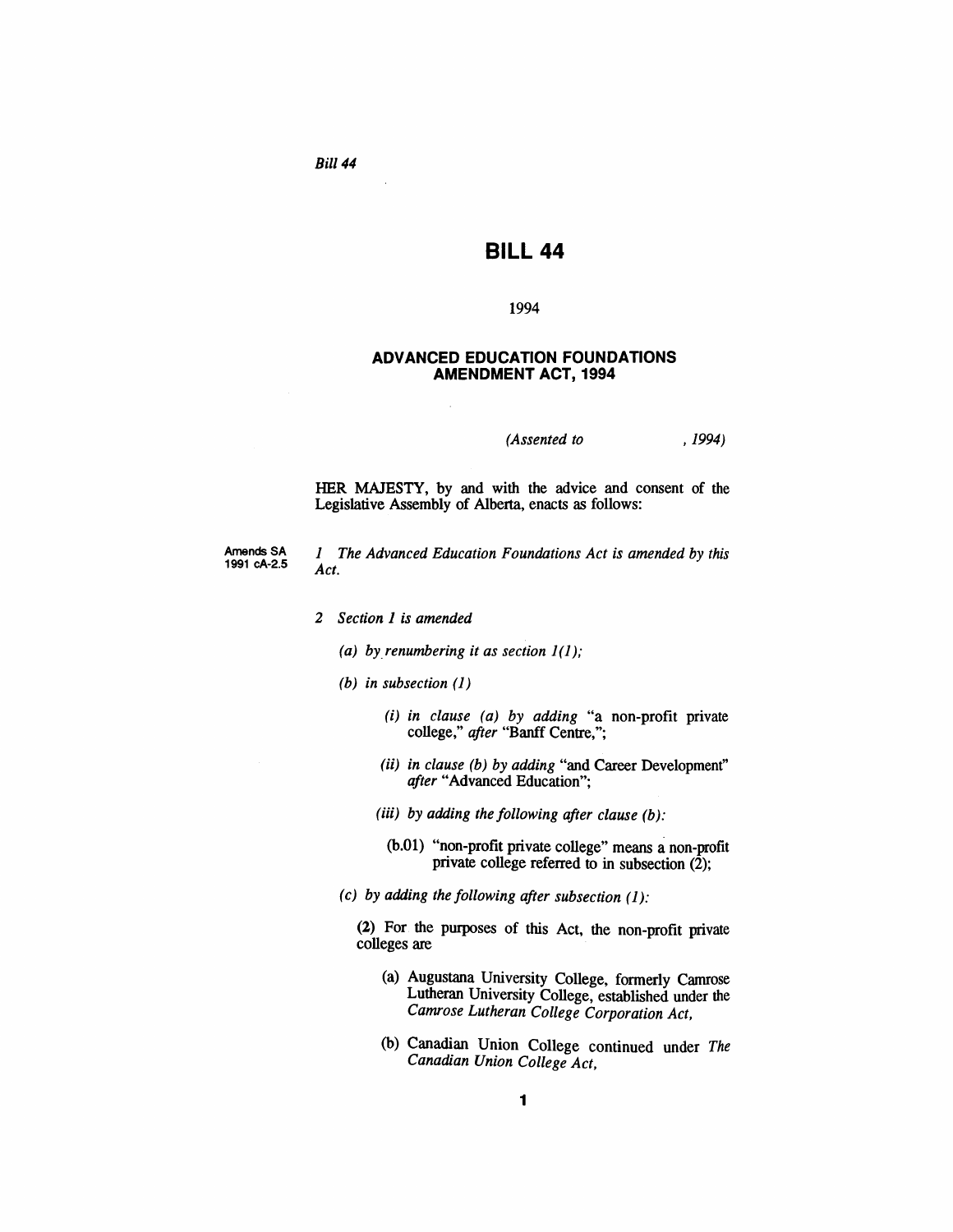## **Explanatory Notes**

- 1 Amends chapter A-2.5 of the Statutes of Alberta, 1991.
- 2 Section 1(a) and (b) presently read:
	- *1 In this Act,*
		- *(a) "advanced education institution" means the Banff Centre, a public college, a technical institute or a university;*
		- *(b) "Minister" means the Minister of Advanced Education;*

1 Explanatory Notes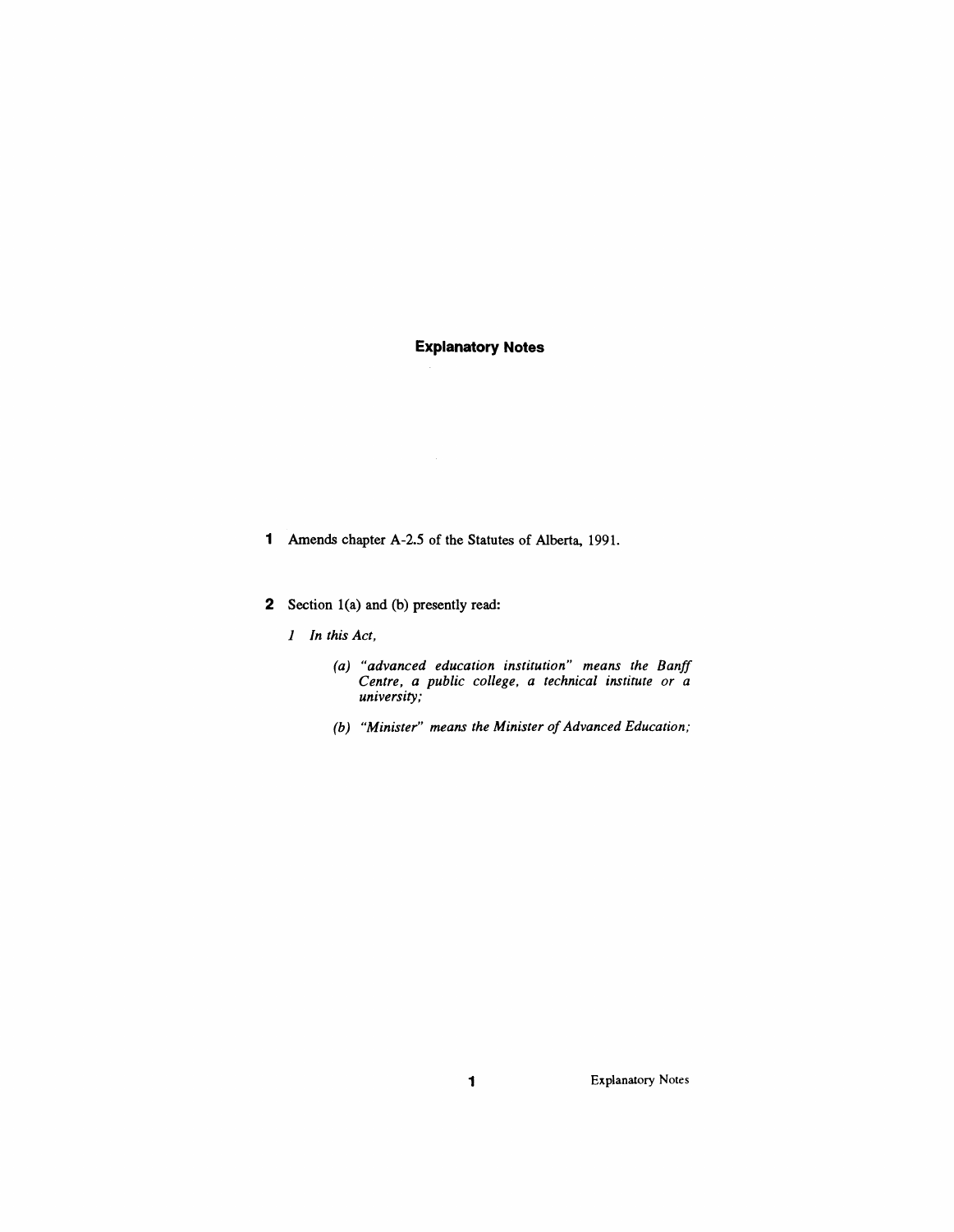- (c) Concordia College incorporated under *The Concordia College Act,* and
- (d) The King's University College incorporated under *The King's University College Act.,*

*3 Section* 2 *is amended by adding the following after subsection*  $(4)$ :

(5) One foundation may be established by regulation for non-profit private colleges.

*4 Section 3(b) is amended by striking out* "and" *at the end of subclause* (iii), *by adding* "and" *at the end ofsubclause (iv) and by adding the following after subclause (iv):*

(v) in the case of the foundation established for non-profit private colleges, to a non-profit private college,

*5 Section* 7(2) *is amended by striking out* "and" *at the end of clause (c), by adding* "and" *at the end of clause (d) and by adding the following after clause (d):*

 $\sim$ 

(e) in the case of the foundation established for non-profit private colleges, from a list of nominees submitted and agreed on by all of the non-profit private colleges.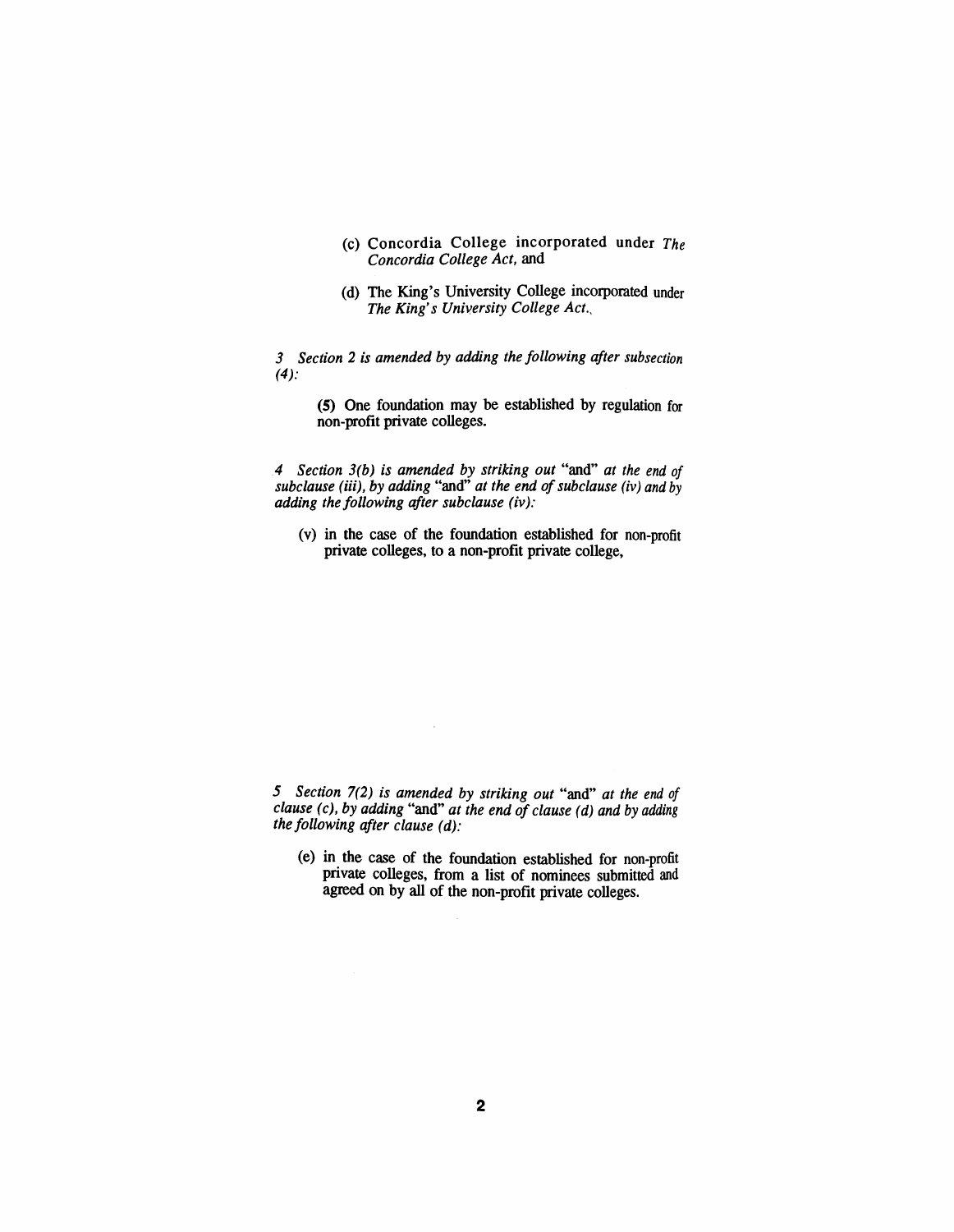- 3 Establishment of foundation for non-profit private colleges.
- 4 Section 3(b) presently reads:
	- *3 The purposes of a foundation are*
		- *(b) to provide grants and real and personal property*
			- *(i) in the case of the foundation established for a university, to the university,*
			- *(ii) in the case of the foundation established for the BanffCentre, to the BanffCentre,*
			- *(iii) in the case of the foundation established for public colleges, to a public college, and*
			- *(iv) in the case of the foundation established for technical institutes, to a technical institute,*
			- *to support and promote the educational or research activities of the advanced education institution.*
- 5 Section 7(2) presently reads:

*(2) At least* 2 *of the trustees for the board of a foundation must be appointed,*

- *(a) in the case ofthe foundation established for a university, from a list of nominees submitted by the university,*
- *(b) in the case of the foundation established for the Banff Centre, from a list of nominees submitted by the Banff Centre,*
- *(c) in the case of the foundation established for public colleges, from a list of nominees submitted and agreed on by all the public colleges, and*

2 Explanatory Notes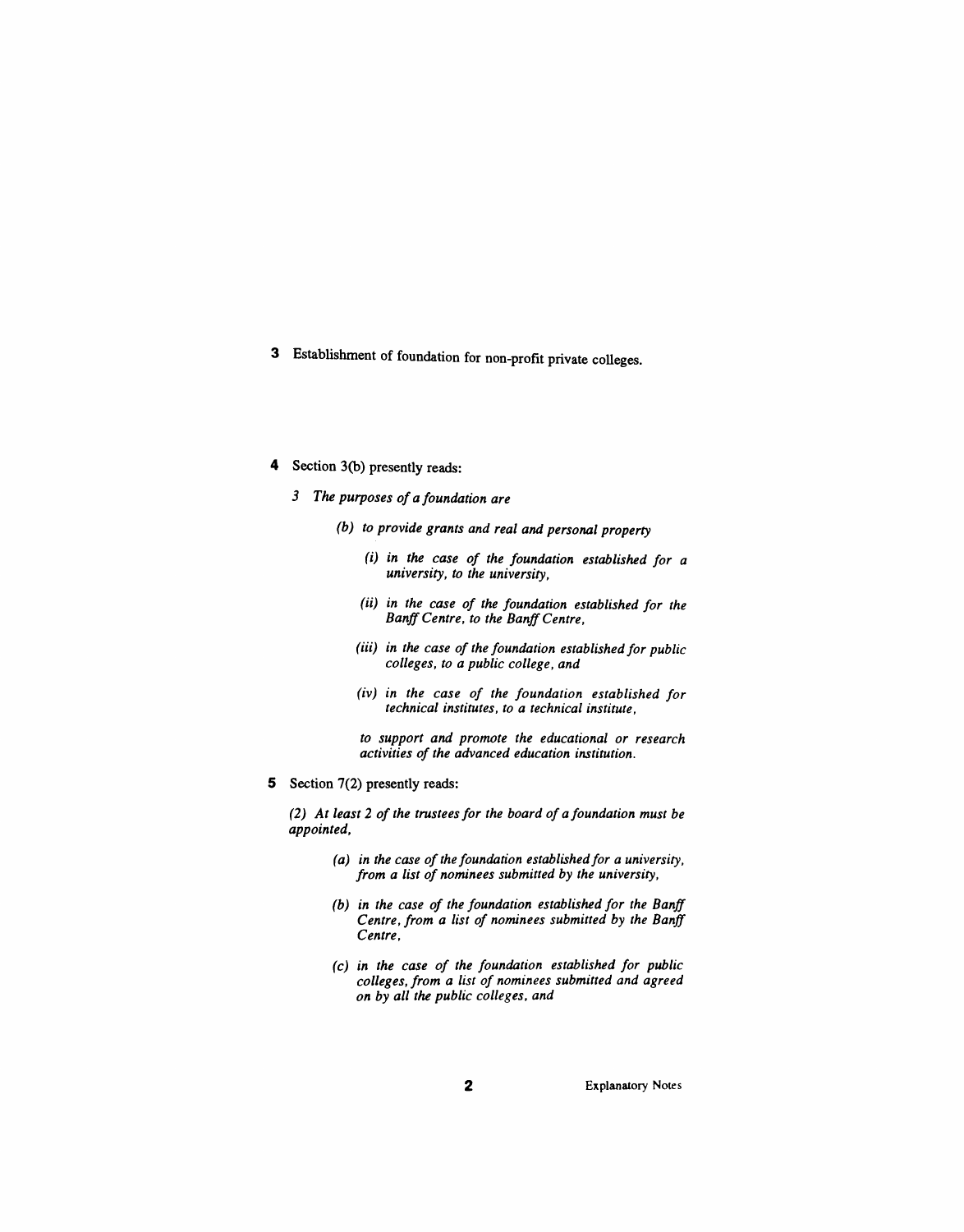## *6 The following is added after section* 12:

Augustana University College

**12.1 If** the foundation established for non-profit private colleges decides to provide grants or real or personal property to Augustana University College, the foundation may give the grants or property to the Camrose Lutheran College Corporation on the condition that the Corporation use the grants or property only for the purposes of Augustana University College.

*7 Section* 16 *is amended by adding the following after clause*  $(a.3)$ :

(aA) establishing one foundation for non-profit private colleges;

*8 Section* 17 *is repealed.*

*9 This Act comes into force on Proclamation.*